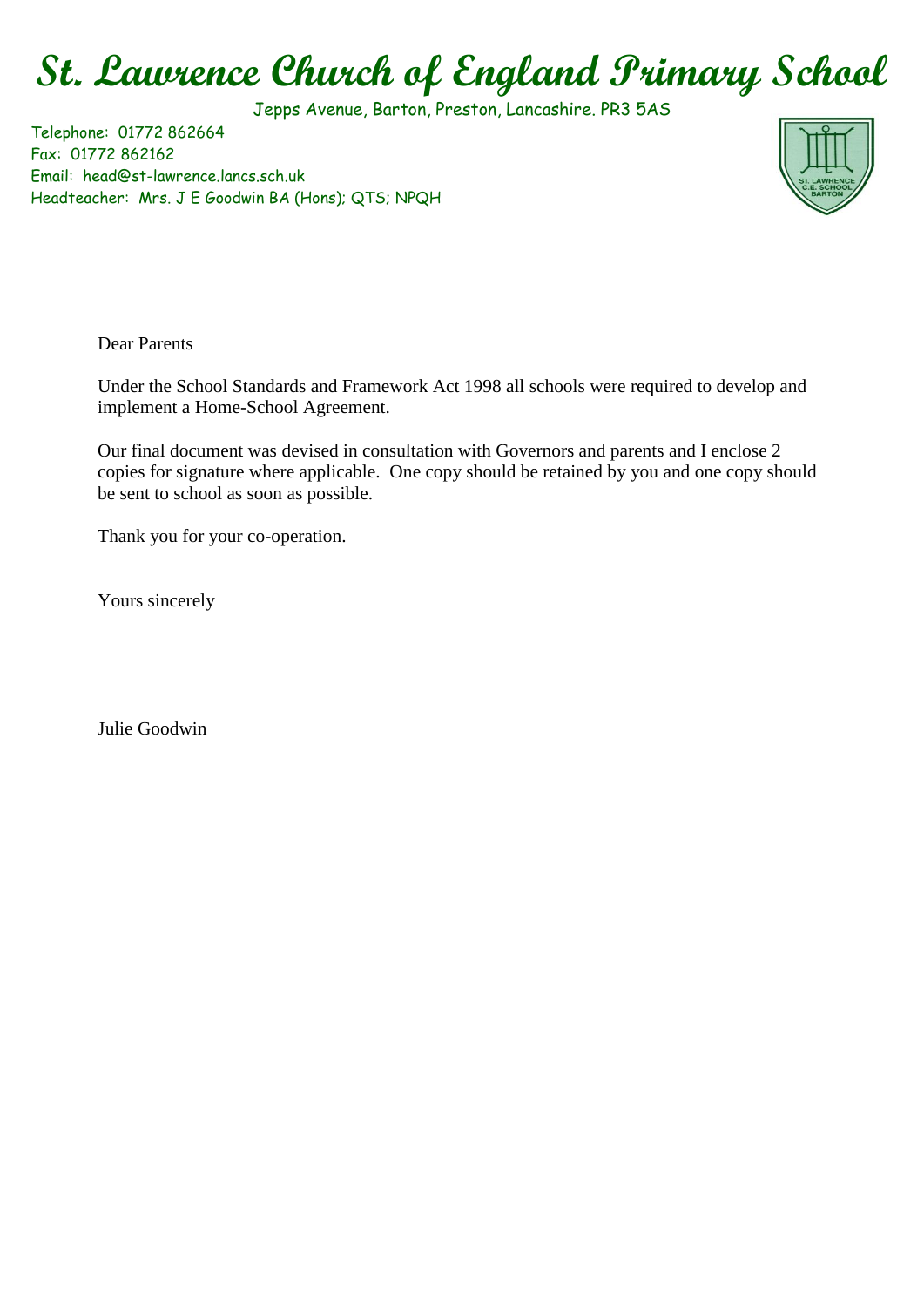## **St Lawrence Church of England Primary School**



## **Home – School – Child Agreement**

Our school's aims are firmly rooted in the Christian faith. We are a family, who work and worship together sharing the spiritual journey of life. Our ultimate goal is to send out happy, confident children whose characters are well-rounded; who have respect for others; achieve their full academic and physical potential making their own personal contribution to their home, school and society

As a school we will do our best to

- Encourage your child to do their best at all times
- Provide a broad balanced curriculum appropriate to your child's needs
- Provide a happy and caring environment
- Encourage your child to take care of their surroundings and others around them
- Inform you of your child's progress at regular meetings
- Encourage high standards of work and behaviour always
- Listen and respond quickly to any concerns.

**Head Teacher's signature…………………………………………………………………………………………………**